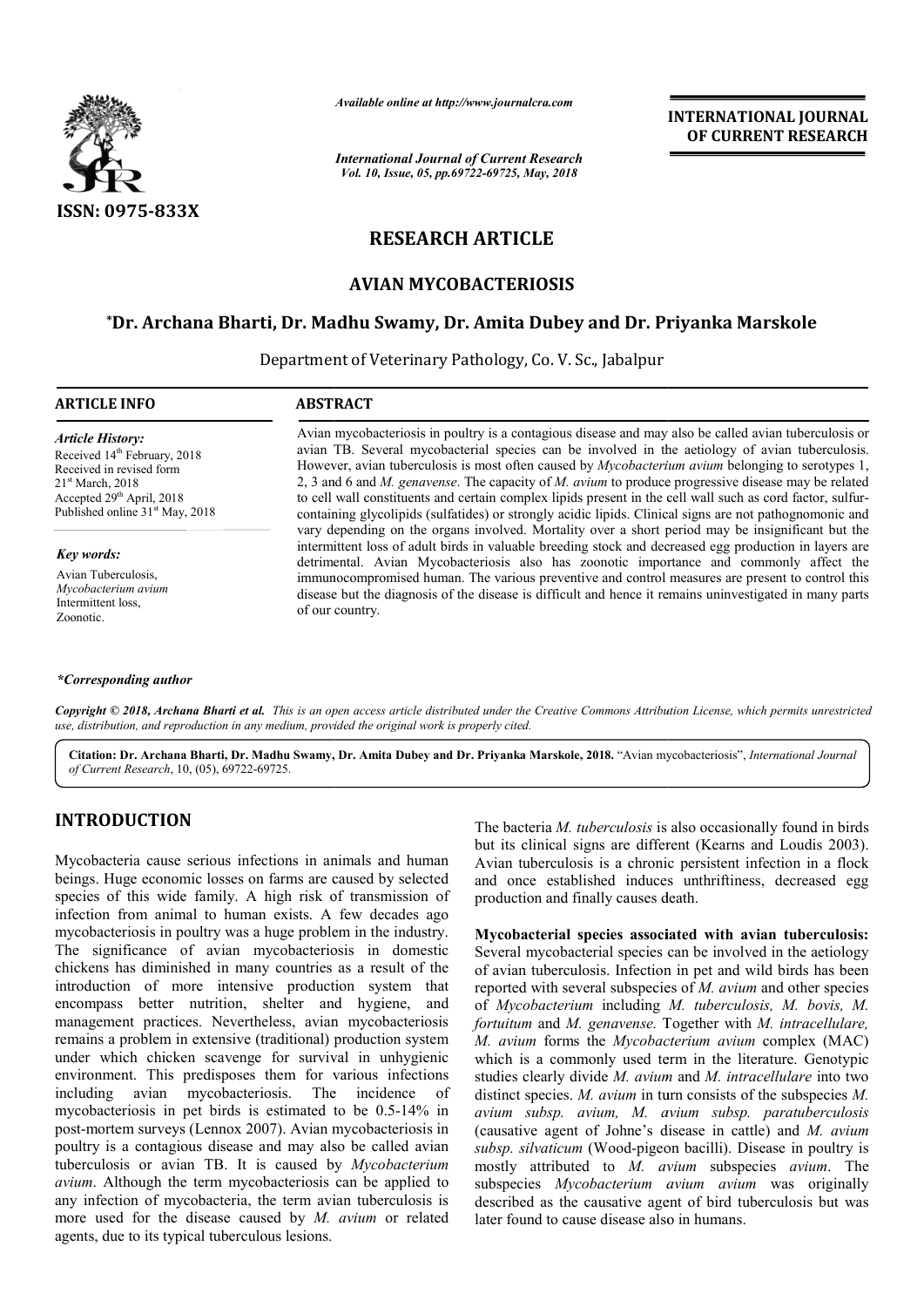Till now 28 MAC serotypes have been identified from which the serotypes 1–6, 8–11 and 21 belong to *M. avium* subsp. *avium* (*M.a.a*.) Serovars 7, 12–20 and 25 have been ascribed to *M. intracellulare*. However, no consensus was achieved on other serovars and some isolates cannot be typed. Serotypes 1, 2 and 3 are considered virulent for chickens. Serotypes 1 and 2 are most commonly isolated from domestic birds and serovar 3 is recovered sporadically from wild birds. *M. avium* is resistant to high and low temperatures, dryness, pH changes and many commonly used disinfectants. However the unprotected organism is killed by direct sunlight (Dhama et al. 2011).

**Epidemiology:** Under favourable conditions virtually all species of birds are susceptible to *M.a.a.* infection, although among domestic birds hens (*Gallus domesticus*) are the most susceptible species (Shitaye et al., 2007). *M. avium* causes avian tuberculosis in probably all avian species especially in waterfowl, galliformes, columbiformes, passerines, psittacines, raptors and ratites. *M. avium* is highly resistant to environmental challenges and can survive in soil for up to 4 years and this makes eradication of the organism difficult. Molecular techniques have been shown to be more suitable for use in the epidemiologic study of *M. avium* complex (MAC) infection. Avian tuberculosis has been reported in domesticated or captive-raised ducks, geese, swans, peafowl, pheasants, quail, partridge, pigeons, doves, turkeys, birds of prey, and other captive and/or wild birds. Pet birds including parrots, cockatoos, budgerigars, finches, fly catchers and canaries have been infected. Avian tuberculosis in chickens caused by *M. avium* serovars 1, 2 and 3 is worldwide in distribution but occurs most frequently in the North Temperate Zone. Tuberculosis causes important death losses in captive wild birds of zoo aviaries. The significance of these findings is emphasized by reports of disease in valuable endangered species (Vanderheyden 1986).

**Transmission:** Faecal discharges contain tubercle bacilli from lesions of the liver and mucosa of the gallbladder expelled through the common bile duct. *M. avium* bacilli remained viable in carcasses buried 3-feet deep for 27 months. Virulent strains of *M. avium* have been found to survive in sawdust for 168 days at 20°C and 244 days at 37°C. *M. avium* has been isolated from eggs of naturally infected chickens but hatched chicks failed to develop avian tuberculosis. *M. avium* does not survive in eggs after 6 minutes of boiling and in preparation of scrambled eggs 2 minutes of frying was sufficient to kill the bacteria (Dhama et al. 2011).

**Pathogenesis:** Ingestion of the bacillus results in intestinal infection and eventual bacillemia. Bacillemia allows for the transfer of bacilli from the intestine to the liver directly. The bacillemia, which probably occurs intermittently, and perhaps, early in most instances also provides for a generalized distribution of lesions. No tissue with the possible exception of the central nervous system appears to be exempt from infection. The disease process is divided into three periods a latency period, a lesion development period and a cachexia period. The latency period occurs for the first 7 days of the infection. During this period there are no microscopic lesions but DTH reactions increase in intensity with time. The lesion development period occurs from days 8–17 post infection. Bacilli multiply in lymphoid sheaths during this time. Serum antibody titers develop, the thymus atrophies and small tubercles with few bacilli develop. Cachexia lasts from day 18 until death.

The DTH contributes to accelerated tubercle formation and is in part responsible for cell-mediated immunity in tuberculosis. Activated macrophages that lack sufficient subcellular microbiocidal components to kill virulent tubercle bacilli are destroyed by the intracellular growth of the organism and a lesion develops.

### **A combination of toxic lipids and factors released by virulent** *M. avium* **may**

- Cause disruption of the phagosome,
- Inhibit phagolysosome formation,
- Interfere with the release of hydrolytic enzymes from the attached lysosomes,
- Inactivate lysosomal enzymes released into the cytoplasmic vacuole.

Toxic oxygen metabolites are not responsible for killing activated macrophages. However the significance of hydrogen peroxide activated oxygen radical(s) and nitric oxide in resistant macrophages of birds exposed to virulent *M. avium*  remains to be elucidated (OIE 2014). More recently *M. avium*  has been shown to induce caspase-1 activity in macrophages and may serve as a mechanism for its pathogenicity.

**Clinical Signs:** Clinical signs are not pathognomonic (Mondal 2015). In avian TB the clinical sign vary depending on the organs involved. Birds with the intestinal form of tuberculosis often present with chronic wasting disease. In majority of cases of tuberculosis in birds especially in the initial phase of infection clinical signs are not grossly observable. However in advanced cases birds may develop symptoms like progressive weight loss, depression, white diarrhoea with soiled feathers, increased thirst, respiratory distress, fatigue and decreased egg production. Feathers are often dull or ruffled and combs wattle, ear lobes often appear pale, thinner and dry. In advanced infections the bird will be less lively than its pen mates, will fatigue easily and may be depressed. Although appetite usually remains good, progressive and striking loss of weight commonly occurs evident as atrophy of breast muscles with a prominent keel. In many instances the bird reveals a unilateral lameness and walks with a peculiar jerky hopping gait. Paralysis from tuberculous arthritis can sometimes occur. With advanced emaciation nodular masses can be palpated along the intestine. However, the hepatomegaly that many tuberculous birds possess may make this procedure difficult or impossible.

**Macroscopic Pathology:** Tuberculous (TB) lesions due to avian mycobacteriosis can vary according to the bird species infected. Lesions can be tuberculoid or non-tuberculoid. Lesions are only occasionally characterized by classical tuberculous lesions and thereby "bird tuberculosis" is more correctly called mycobacteriosis in birds. According to Prukner-Radovcic et al. (1998) three forms of disease manifestations have been described: the classic tuberculosis (a disease with widespread tubercle formation in most organs), the intestinal form (intestine with typical intestinal lesions only) and the so called non-TB form which is almost macroscopically unrecognisable. *Mycobacterium avium* subsp. *avium* (*M.a.a.*) of serotypes 1, 2 and 3 and genotype *IS901*+ and *IS1245*+ causes a chronic infection in several species of birds that is characterised by granuloma formation in various organs.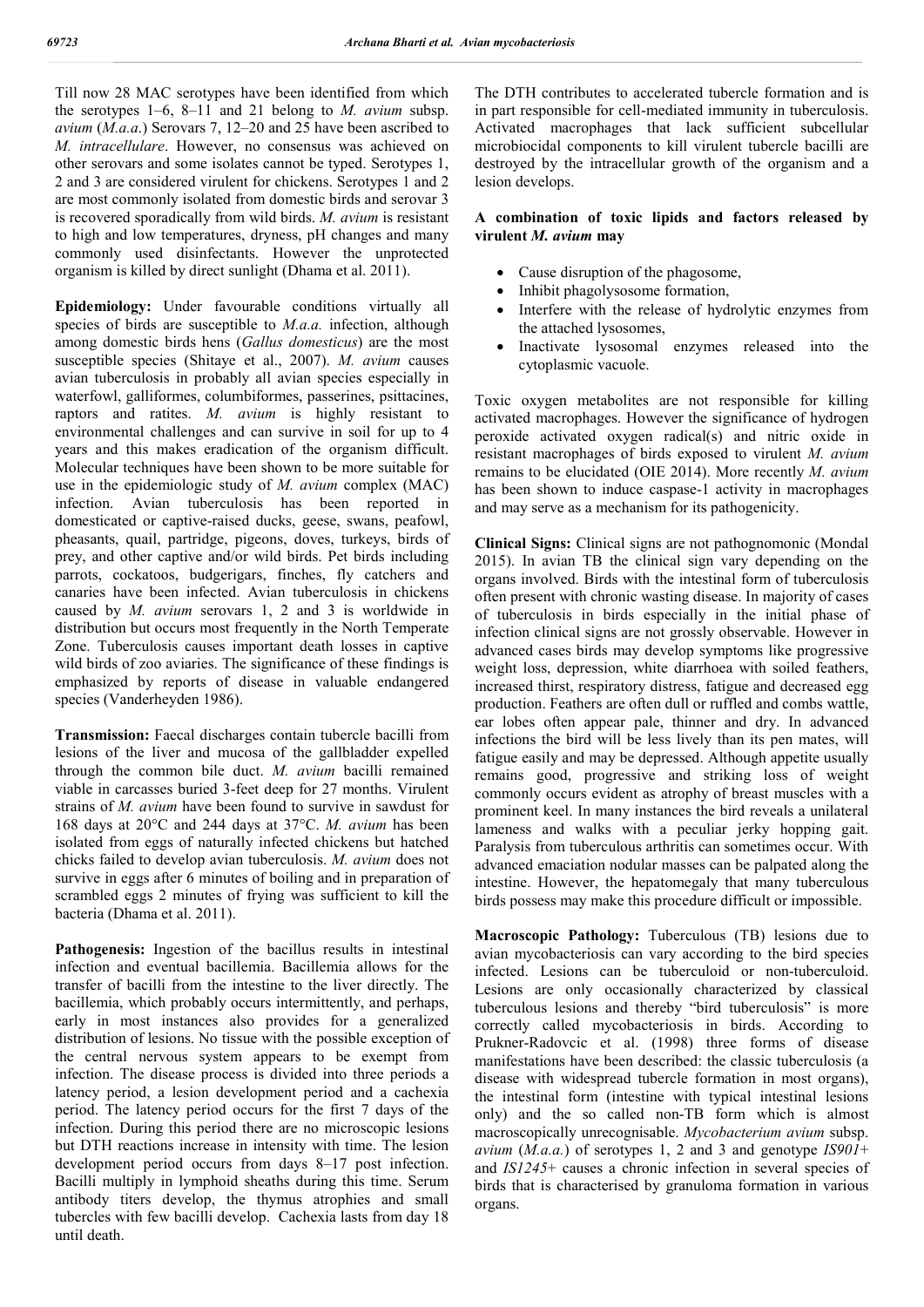Recently scientists have stated that the principal lesions of tuberculosis in birds are seen in intestine where affection often presents with studded greyish-white to greyish-yellow nodules. Lesions of avian tuberculosis in chickens are characterized by pinpoint to several centimeter, irregular greyish yellow or greyish white nodules in spleen and liver. Due to this spleen takes irregular "knobby" appearance. Involvement of liver and spleen results in enlargement which can result in fatal hemorrhage from rupture. The pulmonary lesions, which are a striking feature of tuberculosis in other species, are rarely observed in birds. Pulmonary avian tuberculosis is only seen occasionally as in case of tuberculosis of pigeons and water fowl (Marco et al. 2000). For turkeys, ducks and pigeons, lesions predominate in the liver and spleen but occur also in many other organs.

**Microscopic pathology:** The basic lesion of *M. avium*  infection consists of multiple granulomas with a central caseous necrosis. In larger nodules the central area of the granuloma may have coagulative or caseous necrosis.In large nodules only the multinucleate giant cells may persist as a mantle around the necrotic core. Immediately peripheral to the multinucleate giant cells is a collection of both epithelioid and histiocytic macrophages. A fibrous capsule consisting of fibrocytes and minute blood vessels also occurs near the outer portion of the peripheral area. The outermost region of the granulomas is encapsulated by fibrous connective tissue, macrophages, some lymphocytes and an occasional granulocyte. Calcification of the tubercle rarely occurs in fowl. Amyloid deposition in the surrounding parenchymal elements has been reported in liver, spleen, and kidney.

**Infection to other species:** *Mycobacterium avium* can not only infect all species of birds but can also infect some domesticated mammals to cause the disease usually with localized lesions. Disseminated tuberculosis caused by *Mycobacterium avium* has also been reported in rabbits and swine (Fulton and Sanchez 2008). Unlike the other species mentioned previously cattle are highly resistant to the causative agent of avian tuberculosis and tuberculous lesions are detected in head lymph nodes or occasionally in liver lymph nodes only on meat inspection. *Mycobacterium avium avium* can be successfully isolated from tuberculous lesions in mesenteric lymph nodes from juvenile cattle. The isolation rate from cattle under 2 years of age was 34.4% in contrast to 13.0% from cattle over 2 years of age.

**Infection from birds to human:** All members of *M. avium*  complex and *M. genavense* are capable of giving rise to a progressive disease in humans that is refractory to treatment especially in immunocompromised individuals (Tell et al. 2001). Moreover, *M. avium* infections have been commonly reported in patients with acquired immune deficiency syndrome (AIDS). In the United States *M. avium* serovars 1, 4 and 8 are isolated most frequently from AIDS patients and serovars 4, 8, 9, 16 and 19 are isolated most frequently from non-AIDS patients (Beamer et al. 2008). Recently, Mondal (2015) has observed that in humans *M. avium* infection is rare from birds, is extremely rare in immunocompetent individuals and most often occurs in immunocompromised patients such as AIDS/HIV patients.

**Infection from human to birds:** Although infections with *M. tuberculosis* in birds are rare infected birds could create a potential source of untreated tuberculosis and therefore have implications for public health in human-to-bird and possibly bird-to-human transmission of tuberculosis (Steinmetz et al. 2006). Psittacines are the most common avian species known to become infected with *Mycobacterium tuberculosis* presumably as a result of close contact with tuberculous owners.

**Diagnosis:** Office Internationale des Epizooties (2014) evaluated the Test methods available for the diagnosis of avian tuberculosis. A presumptive diagnosis of pathogenic avian mycobacteriosis in fowl usually can be made based on gross lesions. Demonstration of acid fast bacilli in smears or histologic sections of liver, spleen or other organs strengthens the diagnosis and is sufficient for most diagnostic cases. OIE (2014), states that when administered properly tuberculin test provides a satisfactory procedure for determining presence of avian tuberculosis in a flock. However, tuberculin testing in poultry may reveal a false-negative result twice during the course of infection once during early infection and again during late infection when there is immune system exhaustion or anergy. This test is also unreliable in some bird species. The technique involves intradermal injection of the wattle with 0.03–0.05 ml of a purified protein derivative tuberculin prepared from *M. avium*. The injection site then is monitored for a reaction.

Serologic tests available include agglutination, complement fixation (CF) and ELISA. These tests are highly speciesspecific and they are available for only a limited number of species (OIE 2014). A whole-blood agglutination test has been described for diagnosis of avian tuberculosis in fowl. The agglutination test has been more useful for detecting infected birds in a diseased flock however occurrence of false-positive agglutination reactions in healthy birds is a drawback. Zsivanovits et al. (2004) assessed the diagnostic accuracy of an enzyme-linked immunosorbent assay (ELISA) and evaluated it as a diagnostic screening aid for avian tuberculosis. The ELISA showed a sensitivity of 76.9% and a specificity of 55.6% using post-mortem findings as the 'gold standard'. Enzyme-linked immunosorbent assay (ELISA) has detected mycobacterial antibodies in sera of chickens experimentally inoculated with *M. avium* serovar 2 but false-positives may be common. ELISA is considered less specific than the tuberculin test (OIE 2014). *Mycobacterium a. avium* grows best on media such as Lowenstein–Jensen, Herrold's medium, Middlebrook 7H10 and 7H11 or Coletsos, with 1% sodium pyruvate added. Typically *M.a*.*a.* produces 'smooth' colonies within 2–4 weeks rough variants do occur. The DNA probe assay is a rapid method for identifying various species of *Mycobacterium*  grown in culture. Although a very sensitive (95%) and specific (100%) test the currently available gene probe is not sensitive enough to directly detect acid-fast bacilli in specimens. Moreover, identification errors were reported due to the crossreactivity which may have serious consequences.

**Differential diagnosis:** The most expedient way to diagnose the disease is by necropsy. Granulomas are rather characteristic but other conditions must be differentiated. These include coligranulomas (Hjarre's disease), pullorum disease, other *Salmonella* infections, *Staphylococcus* infection, fowl cholera, aspergillosis and neoplasia.

Prevention and control: OIE (2014) recommends the following procedures for establishing and maintaining avian tuberculosis free backyard flocks.